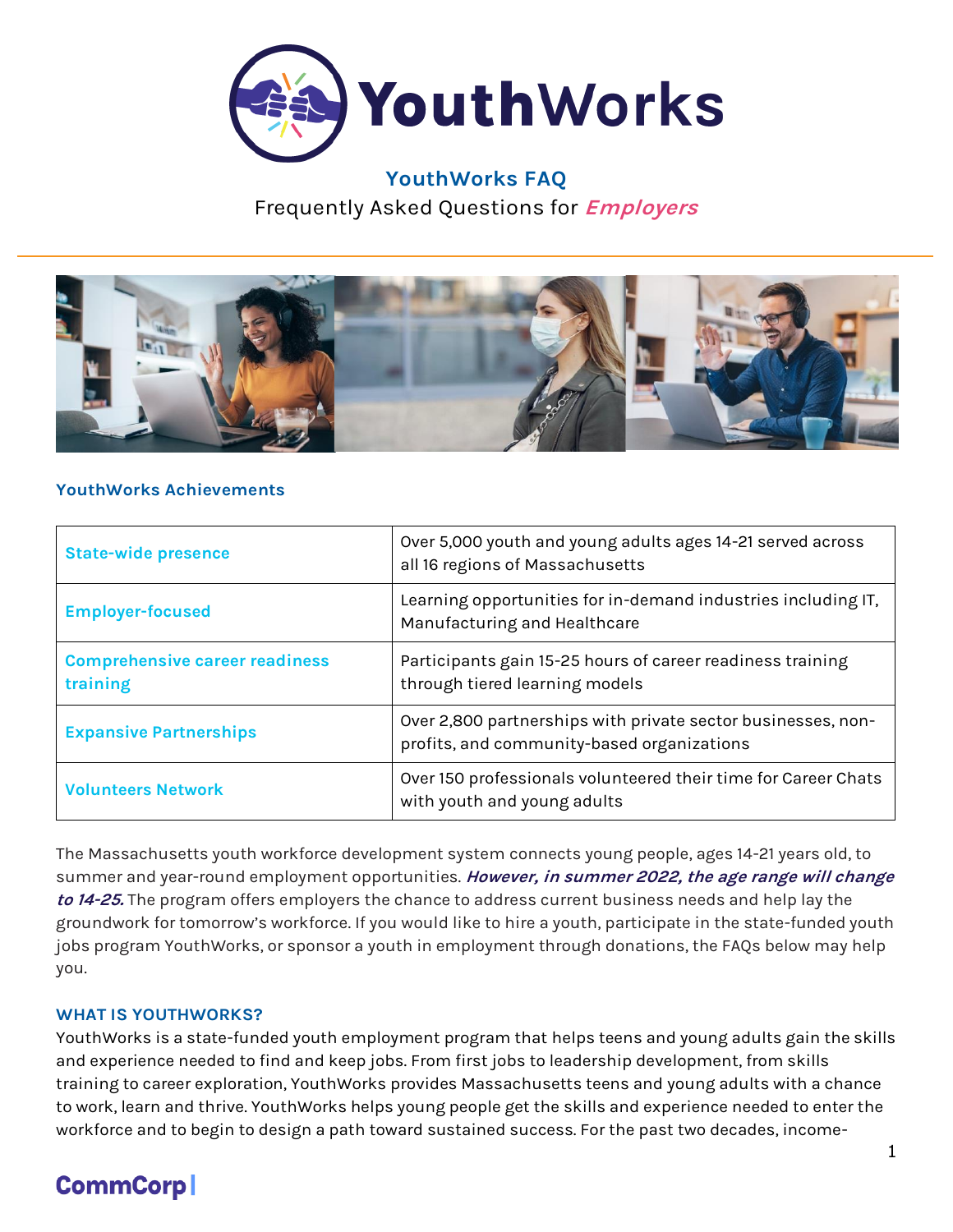eligible teens and young adults ages 14 to 21, from over 30 cities across Massachusetts, have taken part in one of the few state-funded youth employment programs in the country. Participants of these programs are young adults whose family income does not exceed the annual equivalent of 200% of the federal poverty guidelines.

Summer 2020 was the first full-scale implementation of YouthWorks new three-tiered developmental model focused on meeting the needs of participants in terms of age, stage, and career path. When the realities and adversities of the COVID-19 pandemic emerged in the spring, the program faced an immediate need to fully redesign the delivery model to prioritize safety alongside program quality. With input from regional and local stakeholders, Commonwealth Corporation developed YouthWorksStrong, a comprehensive virtual career development program aligned to YouthWork's age, stage, and path model. Over 30 communities in Massachusetts participate in this program, which aims to build essential skills, promote career awareness, and foster positive connections with peers and professionals.

By operating largely virtually during the early stages of COVID-19, COVID-19 created a foundation for future programming that will provide both virtual and in-person options for summer 2021. Although created in response to health and safety concerns, this summer's course change gave the program an unprecedented opportunity to innovate, improve and enhance our YouthWorks model.

YouthWorks tiered developmental model and core programmatic goals are aligned with virtual and hybrid offerings that combine the strength of statewide offerings with the flexibility to embed local programming and placement options.

# **HOW CAN I PARTICIPATE IN A YOUTH EMPLOYMENT PROGRAM?**

Hire youth for an in-person, virtual or hybrid work experience

- Apply to take on and supervise youth who are paid through a state, federal, or privately funded program
- · Donate funds to cover the costs of paying youth placed in jobs
- Volunteer for a Career Chat

#### **WHAT ARE CAREER CHATS?**

Career Charts are 60-minute virtual opportunities for professionals to share their career pathways journeys with young people in the YouthWorks program via Zoom.

For more information on Career Chats, please contact Kathryn Kirby**,** ManagerofEmployer&Community Engagement Manager, Commonwealth Corporation, via email at [kkirby@commcorp.org.](mailto:kkirby@commcorp.org)

# **WHATARE THE STEPSIN THE PROCESS TO HIRE YOUTH IN YOUTHWORKS?**

Employers participating in YouthWorks receive support and guidance from the MassHire Workforce Investment Board or MassHire Career Center staff. Workforce Investment Boards and their partners develop contract agreements outlining the roles and responsibilities of employers and Workforce Boards.

The agreement specifies the duration of the program, the number of hours youth are permitted to work, fair labor practices, and protocols for administrative and operational procedures such as timekeeping and payroll, safety, site visits by program staff, and procedures for youth supervision and use of a learning plan.

**The first step** is to assess your needs and develop a brief job description that the Workforce Boards or partner organization can use to help match your employment opportunity with a young person with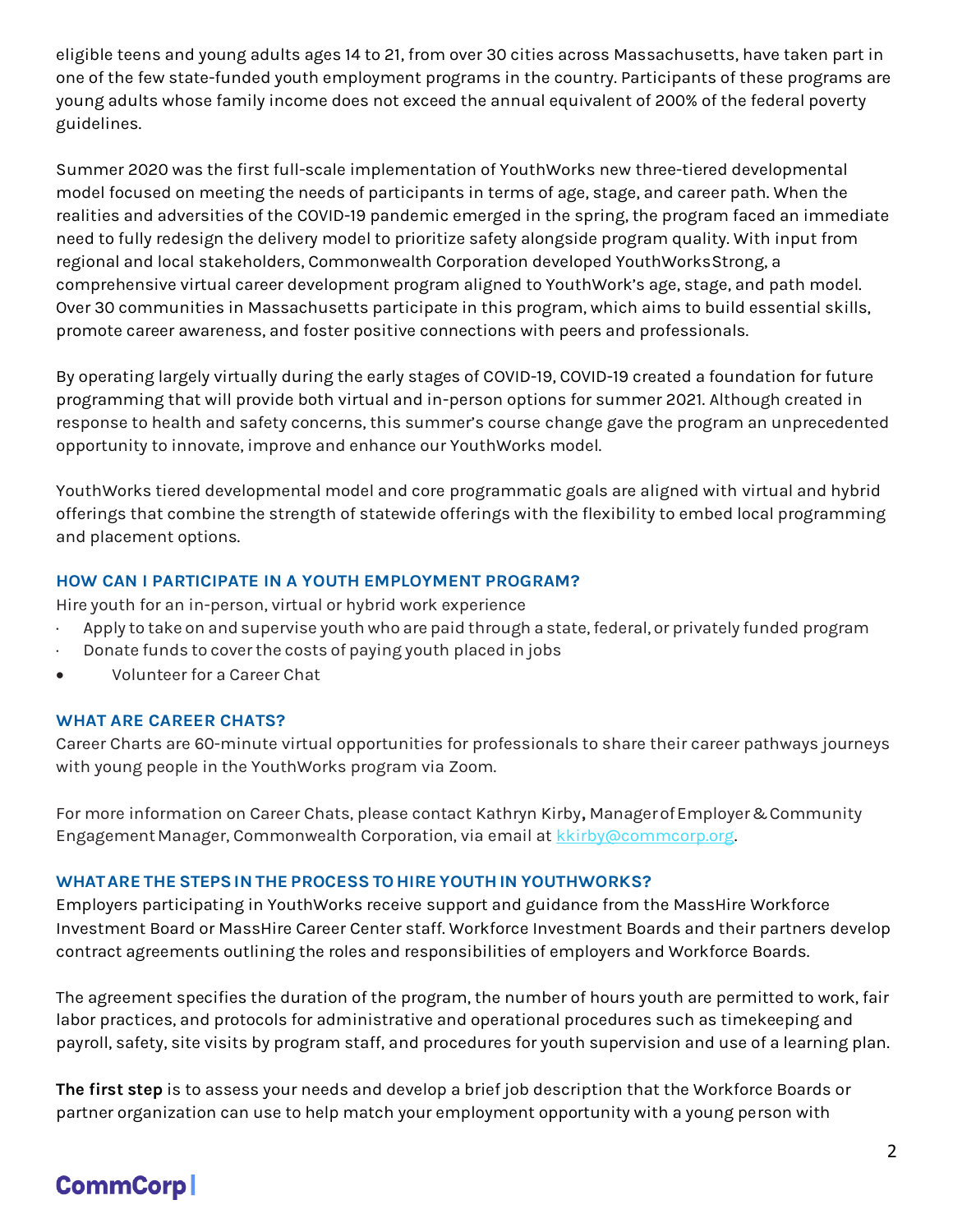suitable abilities and interests. Workforce Boards and partnering organizations are experienced in connecting young people with employers and will be able to give you tips for writing an effective job description. The job description should outline the duties and responsibilities of the position, including the hours, location, and type of work (e.g., indoors/outdoors, research, maintenance, outreach, etc.).

### **IS THERE A DEADLINE?**

**The YouthWorks Summer Program usually begins the week after the July 4**th holiday and ends the last week in August. Applications are usually available between March and April. **The YouthWorks Year-Round Program runs from September to June.**

Applications for the summer and Year-Round Program are available by contacting your city or town's YouthWorks Administration by placements are usually made in April through June, you can apply for the program anytime.

\*See table on page 6 for direct contacts by regions.

## **CAN I INTERVIEW YOUTH APPLICANTS?**

Employer input in the candidate-job matching process, including interviewing, is an effective way to help ensure a successful placement. Many areas encourage employers to take part in the matching process by interviewing and selecting candidates.

# **WHATDOIHAVETOKNOWABOUTWORKPERMITS,WAGES,AND YOUTH LABORLAWS?**

Young people aged 14 to 17 must have a work permit. They typically obtain work permits through their schools or school superintendent's office. The employer must sign the work permit and keep it on file while the young person is working. In many cases, the Workforce Board or the partnering organization is the employer of record. In this case, the permit is signed by the Workforce Board/ partner and kept in their respective files.

All youth participants in the employment programs must be paid at least the state's minimum wage. Child labor laws pertain to young people ages 14 to 17. Laws restrict youth's hours of work (during school months and in the summer) and the types of work they can do. Young people in this age bracket cannot drive a vehicle or operate the majority of machines, including kitchen equipment (although there are some exceptions).

StaffatWorkforce Boards(WIBs)andpartneringorganizationsarefamiliarwiththechildlaborlaws and can guide how they apply in all employment situations. A copy of the child labor laws is providedtoallemployers whotakepartintheprogram.Whileyouthhoursarelimitedbystateandfederalwageand hourlaws,youngpeople canworkatleast40hoursaweekwhenschoolisnotinsession.

|                   | 14-15-year-olds                           | 16-17-year-olds                     |
|-------------------|-------------------------------------------|-------------------------------------|
| <b>Work Hours</b> |                                           | Only between 6 a.m. and 10 p.m. (on |
|                   | Only between 7 a.m. and 7 p.m. during the | nights preceding a regularly        |
|                   | school year                               | scheduled school day)-if the        |
|                   |                                           | establishment stops serving clients |
|                   |                                           | or customers at 10 p.m., the minor  |
|                   |                                           | may work until 10:15 p.m.           |

The chart below summarizes the legal work hours for teenagers 14-17 in Massachusetts.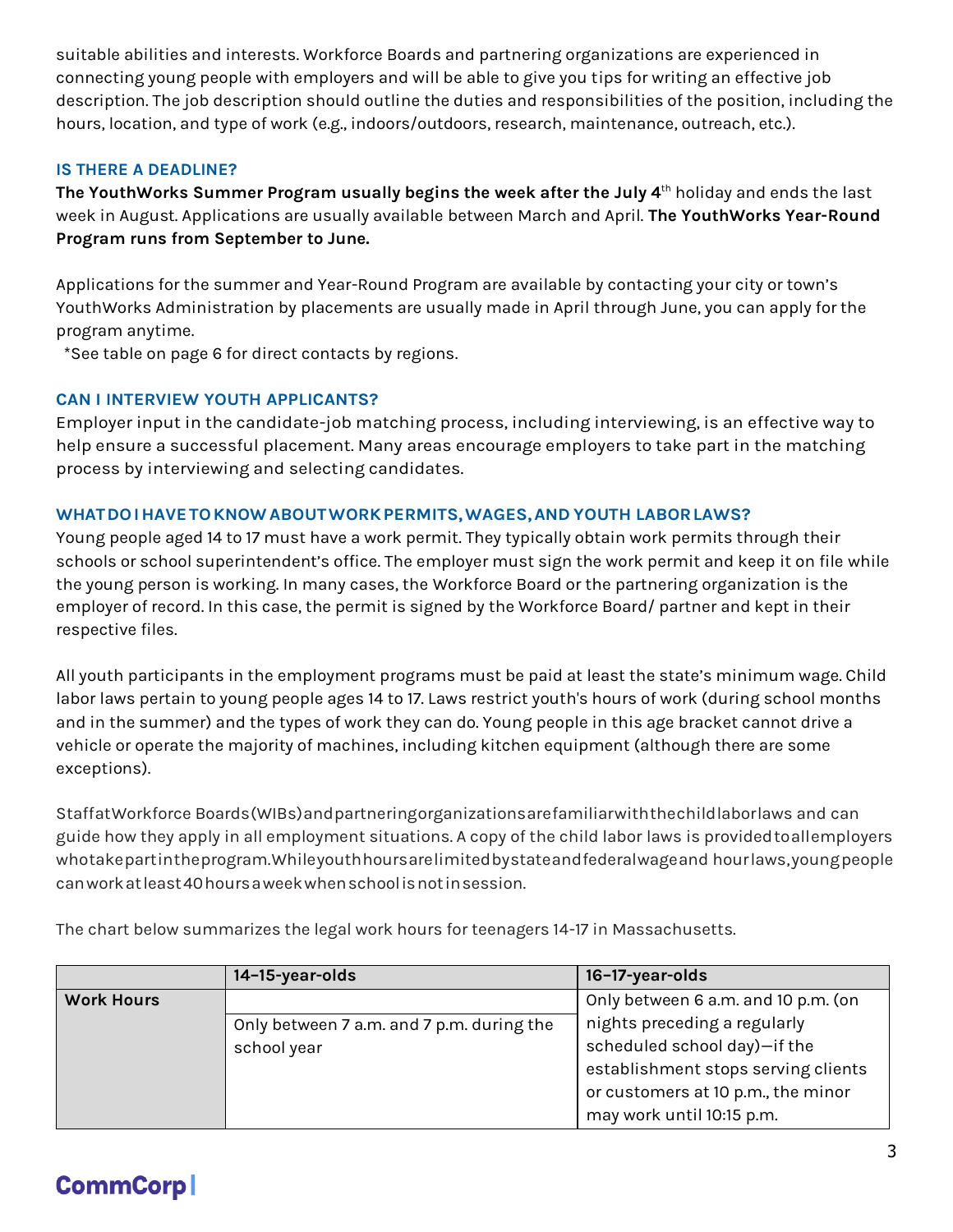|                      | Not during schools' hours                 | Only between 6 a.m. and 11:30 p.m. (on |
|----------------------|-------------------------------------------|----------------------------------------|
|                      |                                           | nights not preceding a regularly       |
|                      |                                           | scheduled school day).                 |
|                      | Only between 7 a.m. and 9 p.m. during the | Exception for restaurants and          |
|                      | summer from July 1 through Labor Day)     | racetracks: only between 6. a.m. and   |
|                      |                                           | midnight (on nights not preceding a    |
|                      |                                           | regularly scheduled school day).       |
| <b>Maximum hours</b> | 18 hours a week                           | 48 hours a week                        |
| when school in       | 3 hours a day on school days              | 9 hours a day                          |
| session              | 8 hours a day Saturday, Sunday, holidays  |                                        |
|                      | 6 days a week                             | 6 days a week                          |
| <b>Maximum hours</b> | 40 hours a week                           | 48 hours a week                        |
| when school is not   | 8 hours a day                             | 9 hours a day                          |
| in session           | 6 days a week                             | 6 days a week                          |

## **WHAT TYPES OF TASKS CAN YOUTH PERFORM ON THE JOB?**

Youth can take part in a wide variety of tasks on the job, even though we are working in a virtual space. They provide administrative and research supports; youth can do landscaping and maintenance; work in retail and service positions as long as the employer is following Massachusetts COVID-19 guidelines. Many businesses and organizations find that young people are enthusiastic fast learners who enjoy being given new responsibilities. Often the longer they stay the more valuable they become as they get more familiar and invested in your work.

## **WHAT SERVICES AND SUPPORTS ARE AVAILABLE TO EMPLOYERS THAT HIRE YOUTH?**

MassHire Workforce Board, MassHire Career Centers, and their partners are committed to preparing young people for the world of work. They provide young people with work-readiness workshops including health and safety on the job. They coach youth in the steps involved in getting a placement that matches their future career goals and interests. Furthermore, they assist youth in assessing their progress on the job, often in collaboration with supervisors. Workforce staff members assist young people in completing their paperwork—e.g., work permits and understand the steps involved in getting paid. In addition, youth coordinators and case managers can act as intermediaries for employers and coach young people through the job placement process.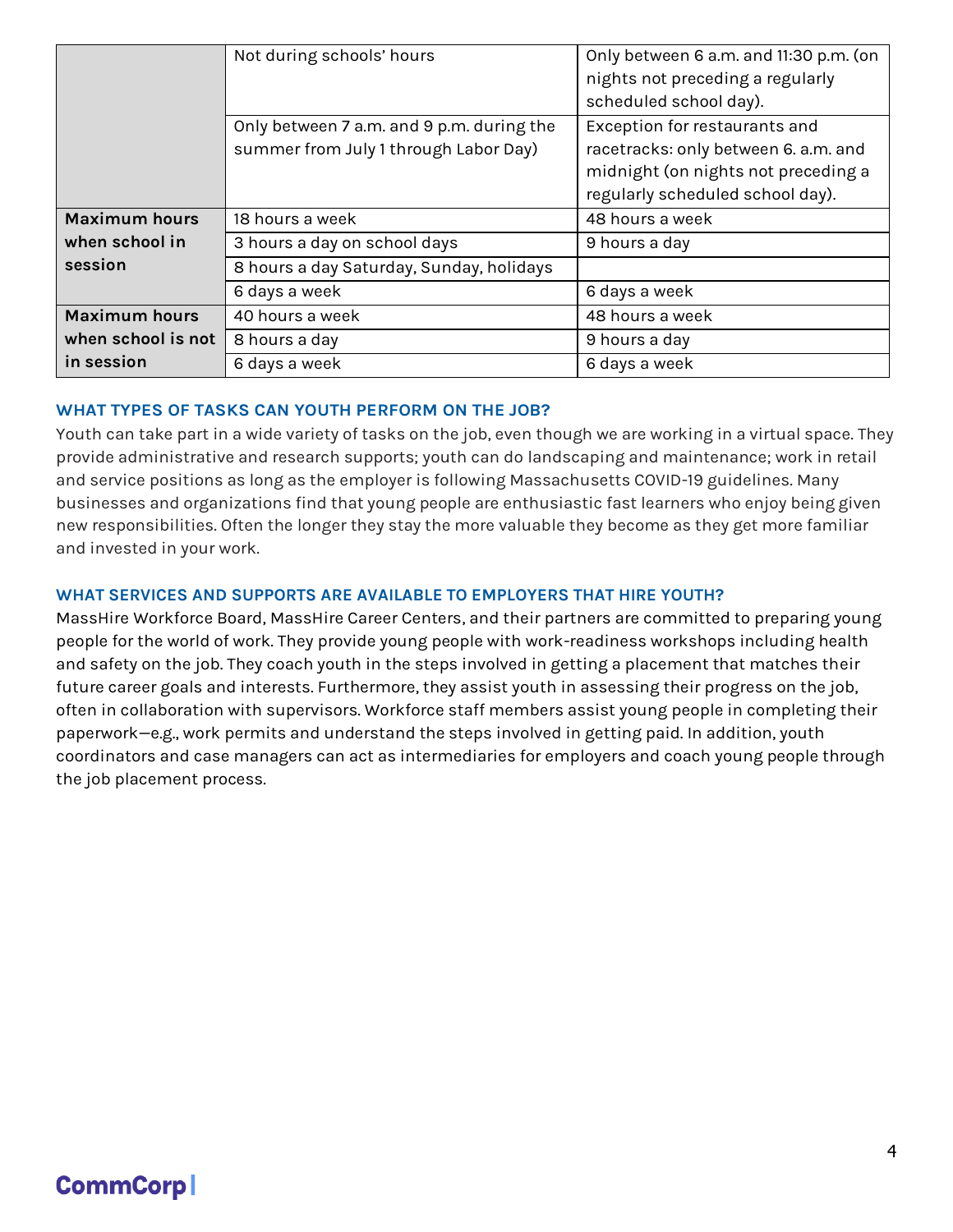## **For more information on the YouthWorks program, please contact:**

Tasia Cerezo, EdD Director, Youth Employment, Curriculum and Training Commonwealth Corporation Direct: 617.717.6934 Email: [tcerezo@commcorp.org](mailto:tcerezo@commcorp.org)

### **Or the primary contact for your local program.**

| <b>Regions (Priority Cities)</b> | YouthWorks Cities & Town | <b>Primary Contact</b>                              |
|----------------------------------|--------------------------|-----------------------------------------------------|
| <b>Berkshire</b>                 | Pittsfield               | Kelly Groves-Skrocki                                |
|                                  |                          | Youth Counselor                                     |
|                                  |                          | MassHire Berkshire Workforce Board                  |
|                                  |                          | Phone: 413-499-2220 x 145                           |
|                                  |                          | Email: kgroves@berkshireworks.org                   |
| <b>Boston</b>                    | Boston                   | Larry Smith                                         |
|                                  |                          | Deputy Director of Workforce and Policy Development |
|                                  |                          | City of Boston                                      |
|                                  |                          | Phone: 617-918-5262                                 |
|                                  |                          | Email: larry.r.smith@boston.gov                     |
| <b>Bristol</b>                   | Fall River, Taunton      | <b>Nick Church</b>                                  |
|                                  |                          | Youth Systems Coordinator                           |
|                                  |                          | MassHire Bristol Workforce Board                    |
|                                  |                          | Phone: 508-675-1165 x 108                           |
|                                  |                          | Email: nchurch@masshirebristol.org                  |
| Cape & Islands                   | Barnstable               | Martha Burzycki                                     |
|                                  |                          | Youth Career Consultant                             |
|                                  |                          | Job Training & Employment Program (JTEC)            |
|                                  |                          | Phone: 508-862-6139                                 |
|                                  |                          | Email: mburzycki@masshire-capeandislands.com        |
| <b>Central</b>                   | Worcester                | Jeffrey Turgeon                                     |
|                                  |                          | <b>Executive Director</b>                           |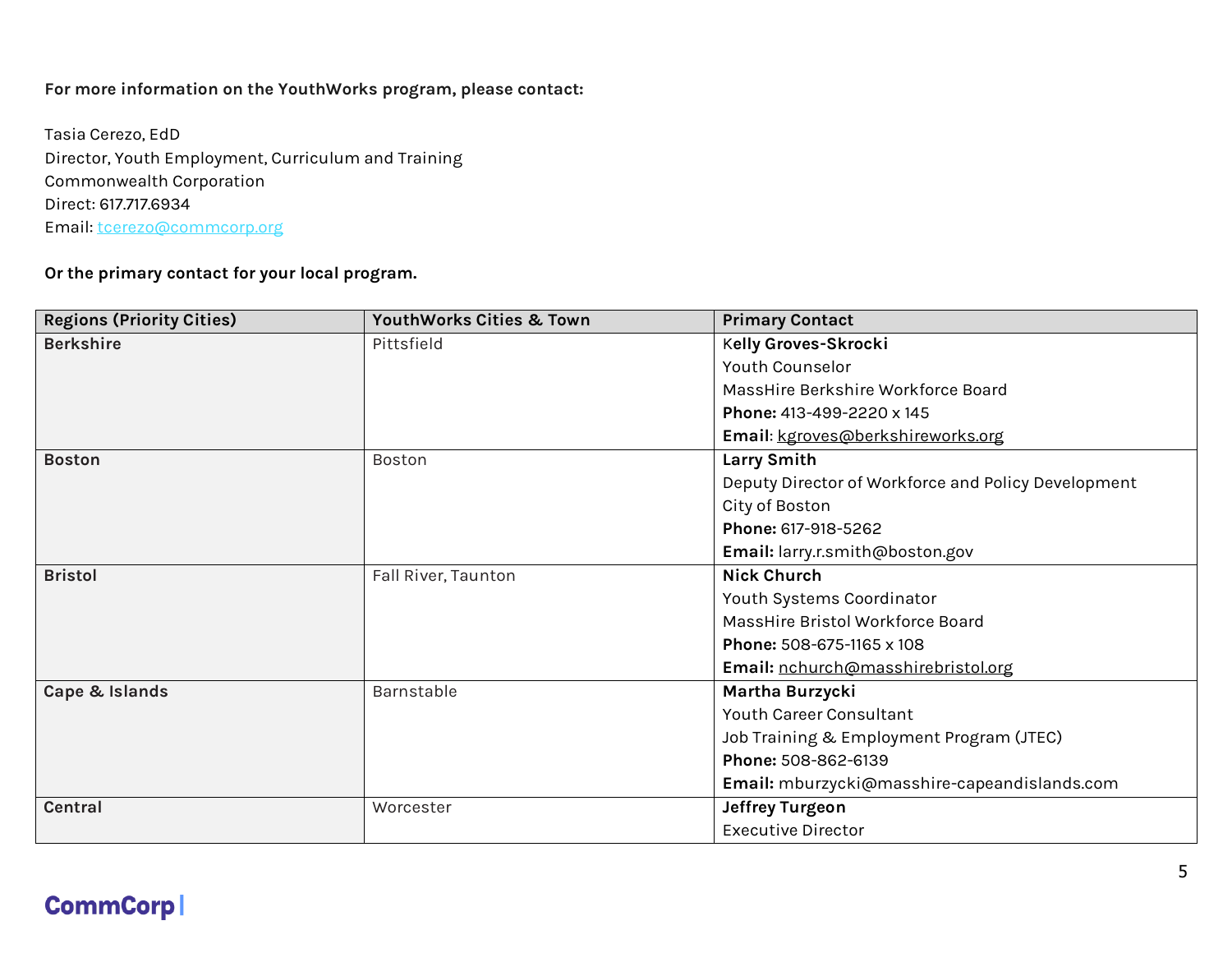|                            |                                      | MassHire Central Workforce Board                       |
|----------------------------|--------------------------------------|--------------------------------------------------------|
|                            |                                      | Phone: 508-799-1509                                    |
|                            |                                      | Email: TurgeonJ@ci.worcester.ma.us                     |
| Franklin-Hampshire         | Northampton, Ware                    | <b>Anitra Ford</b>                                     |
|                            |                                      | Youth Programs and Special Projects Coordinator        |
|                            |                                      | MassHire Franklin Hampshire Career Center              |
|                            |                                      | Phone: 413-774-3183 x 306                              |
|                            |                                      | Email: anitraford@masshirefhcareers.org                |
| <b>Greater Brockton</b>    | <b>Brockton</b>                      | <b>David Vincent</b>                                   |
|                            |                                      | Director of Youth Services                             |
|                            |                                      | MassHire Greater Brockton Career Center                |
|                            |                                      | Phone: 508-513-3400                                    |
|                            |                                      | Email: dvincent@masshiregbwb.org                       |
| <b>Greater Lowell</b>      | Lowell                               | <b>Heather Donovan</b>                                 |
|                            |                                      | Career Center Manager                                  |
|                            |                                      | MassHire Greater Lowell Career Center                  |
|                            |                                      | Phone: 978-805-4747                                    |
|                            |                                      | Email: heather.Donovan@masshirelowellcc.com            |
| <b>Greater New Bedford</b> | New Bedford                          | <b>Brian Silva</b>                                     |
|                            |                                      | Interim Youth Program Manager,                         |
|                            |                                      | Connecting Activities Senior Coordinator               |
|                            |                                      | Quest Center for Innovation                            |
|                            |                                      | MassHire Greater New Bedford Workforce Board           |
|                            |                                      | Phone: 508-979-1504 x112                               |
|                            |                                      | Email: brian@masshiregreaternewbedford.com             |
| Hampden                    | Chicopee, Holyoke, Springfield, West | <b>Christine Abramowitz</b>                            |
|                            | Springfield                          | Vice-President of Administration and Workforce Systems |
|                            |                                      | MassHire Hampden Workforce Board                       |
|                            |                                      | Phone: 413-787-1547                                    |
|                            |                                      | Email: christine@masshirehcwb.com                      |
| <b>Merrimack Valley</b>    | Lawrence, Haverhill                  | <b>Cristy Gomez</b>                                    |
|                            |                                      | Youth Workforce Program Manager                        |
|                            |                                      | MassHire Merrimack Valley Workforce Board              |
|                            |                                      | Phone: 978-722-7086                                    |